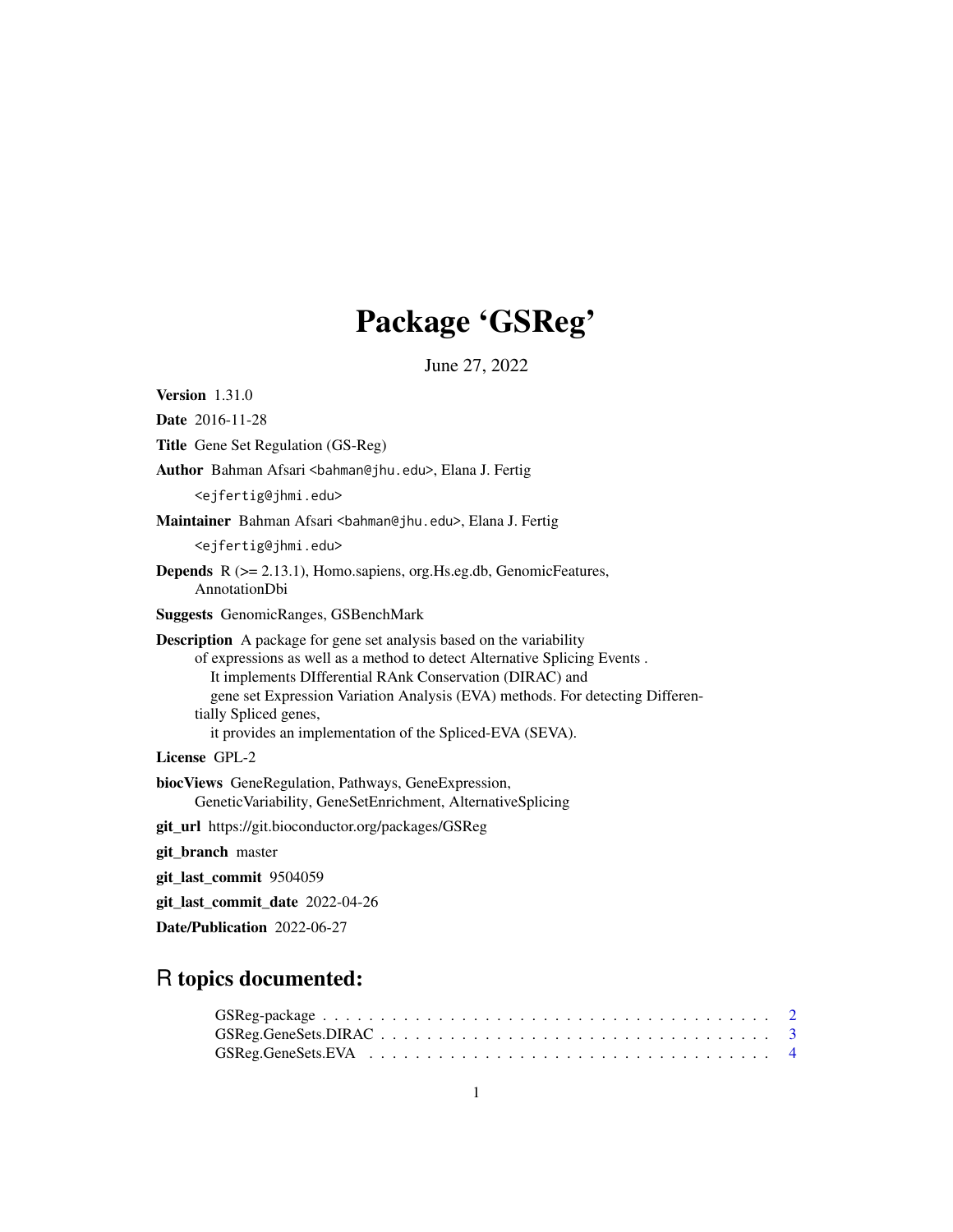#### <span id="page-1-0"></span>2 GSReg-package

| Index |  |
|-------|--|

| GSReg-package | A package for Gene Set Analysis based on the variability of gene ex- |
|---------------|----------------------------------------------------------------------|
|               | pression in different phenotypes.                                    |

#### Description

The GSReg package applies the analysis of variety among phenotypes for each gene set from gene expression as well as alternative splicing from junction expression. The user can also use Differential Rank Conservation (DIRAC) (Eddy et al. 2010) and a modified version which allows for efficient and easy p value calculation. Both DIRAC and its modified version are rank-based methods, i.e. they only consider the ordering of the expressions within the pathway.

#### GSReg package features

The package contains several utilities enabling to:

A) Prune Gene Sets based on the available genes in the expression data;

B) Calculate the DIRAC measure and p-value for it based on permutation test;

C) Calculate for a modified DIRAC method and a fast-efficient p-valuebased on U-Statistic theory;

D) Alternative Splicing Events in genes from a phenotype to other phenotype using their junction expression;

#### Author(s)

Bahman Afsari <br/>bahman.afsari@gmail.com>, Elana J. Fertig <ejfertig@jhmi.edu>

#### Source

<http://www.ncbi.nlm.nih.gov/pubmed/20523739>

### References

Eddy et al., "Identifying tightly regulated and variably expressed networks by Differential Rank Conservation (DIRAC).", *PLoS Comp. Bio.*, 2010, 6(5)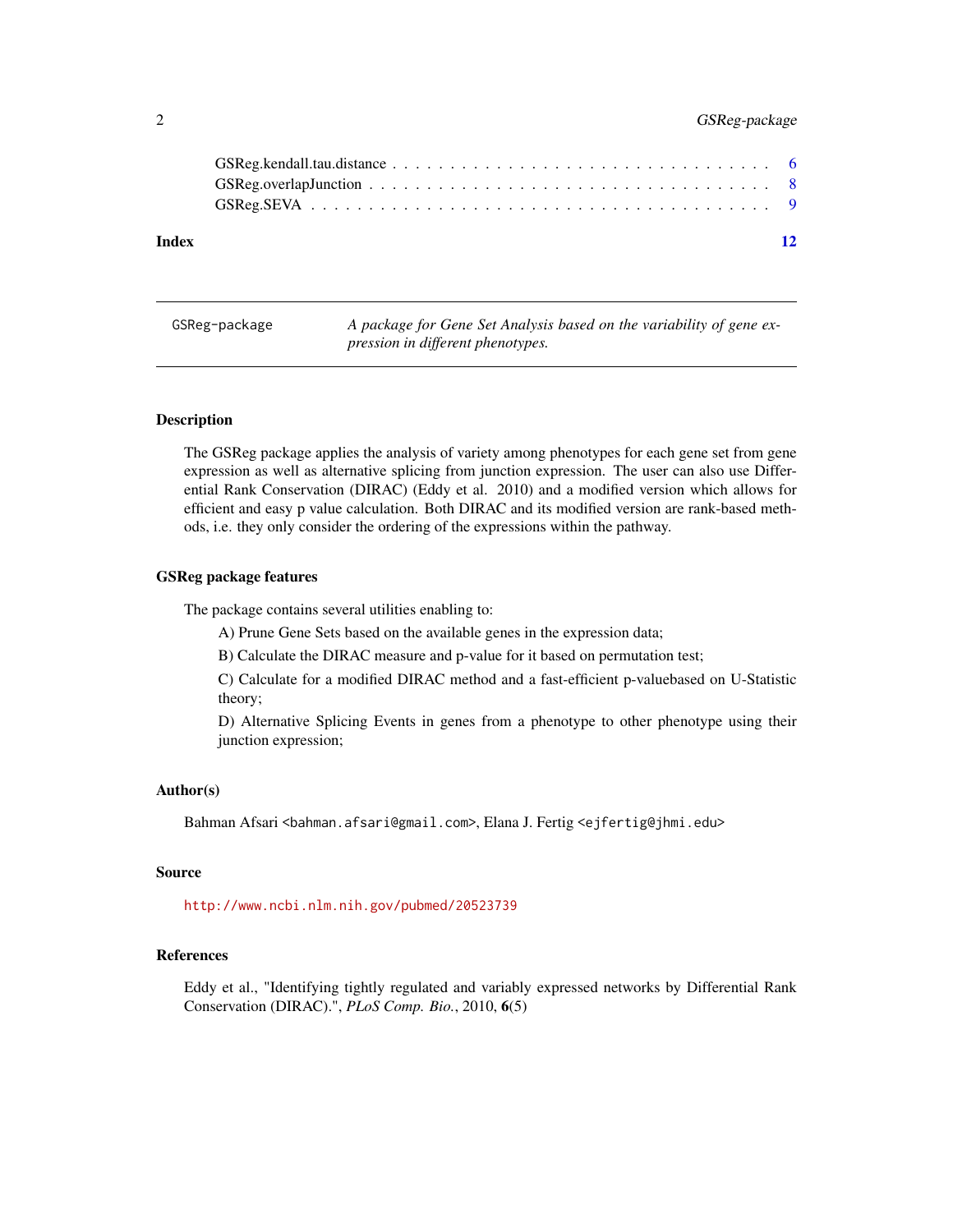<span id="page-2-0"></span>GSReg.GeneSets.DIRAC *Performs DIRAC for gene set analysis from the paper Eddy et al (2010).*

#### Description

GSReg.GeneSets.DIRAC performs DIRAC for gene set analysis from the paper Eddy et al (2010). In fact, the Null hypothesis is that the conservation index is not significantly different under two phenotypes. The function calculates the p-value using permutation test; hence, extremely low pvalue cannot be reached.

#### Usage

GSReg.GeneSets.DIRAC(geneexpres, pathways, phenotypes, Nperm = 0, alpha = 0.05, minGeneNum=5)

#### Arguments

| geneexpres | the matrix of gene expressions. The rownames must represent gene names and<br>the columns represent samples. There must not be any missing values. Please<br>use imputation or remove the genes with missing values.                                               |
|------------|--------------------------------------------------------------------------------------------------------------------------------------------------------------------------------------------------------------------------------------------------------------------|
| pathways   | a list containing pathway information. Each element represents a pathway as a<br>character vector. The genes shown in the pathway must be present in geneex-<br>pres. Please prune the genes in pathways using GSReg.Prune before applying<br>this function.       |
| phenotypes | a binary factor containing the phenotypes for samples in geneexpres; hence, the<br>column number of geneexpres and the length of phenotypes must be equal.                                                                                                         |
| Nperm      | The number of permutation tests required for p-value calculation. If Nperm $==0$<br>then the function reports a normal approximation of the p-value.                                                                                                               |
| alpha      | A parameter smoothes the template estimate. The template corresponding to a<br>comparison is 1, if the probability of the comparison of the two genes is bigger<br>than $0.5$ +alpha/n (where n is the number of samples in the phenotype), and<br>otherwise zero. |
| minGeneNum | the minimum number of genes required in a pathway.                                                                                                                                                                                                                 |

#### Value

IThe output is a list with three elements. Each element of the output list is a vector are named according to the pathway.

| \$mu1     | a vector containing the variability in DIRAC sense (1- conservation indices in<br>Eddy et al $(2010)$ paper) for all pathways in phenotype == levels(phenotypes)[1]. |
|-----------|----------------------------------------------------------------------------------------------------------------------------------------------------------------------|
| \$mu2     | a vector containing the variability in DIRAC sense (1- conservation indices in<br>Eddy et al $(2010)$ paper) for all pathways in phenotype == levels(phenotypes)[2]. |
| \$pvalues | a vector containing p-values for each pathway. Low p-values means that the<br>gene expressions have different orderings under different phenotypes.                  |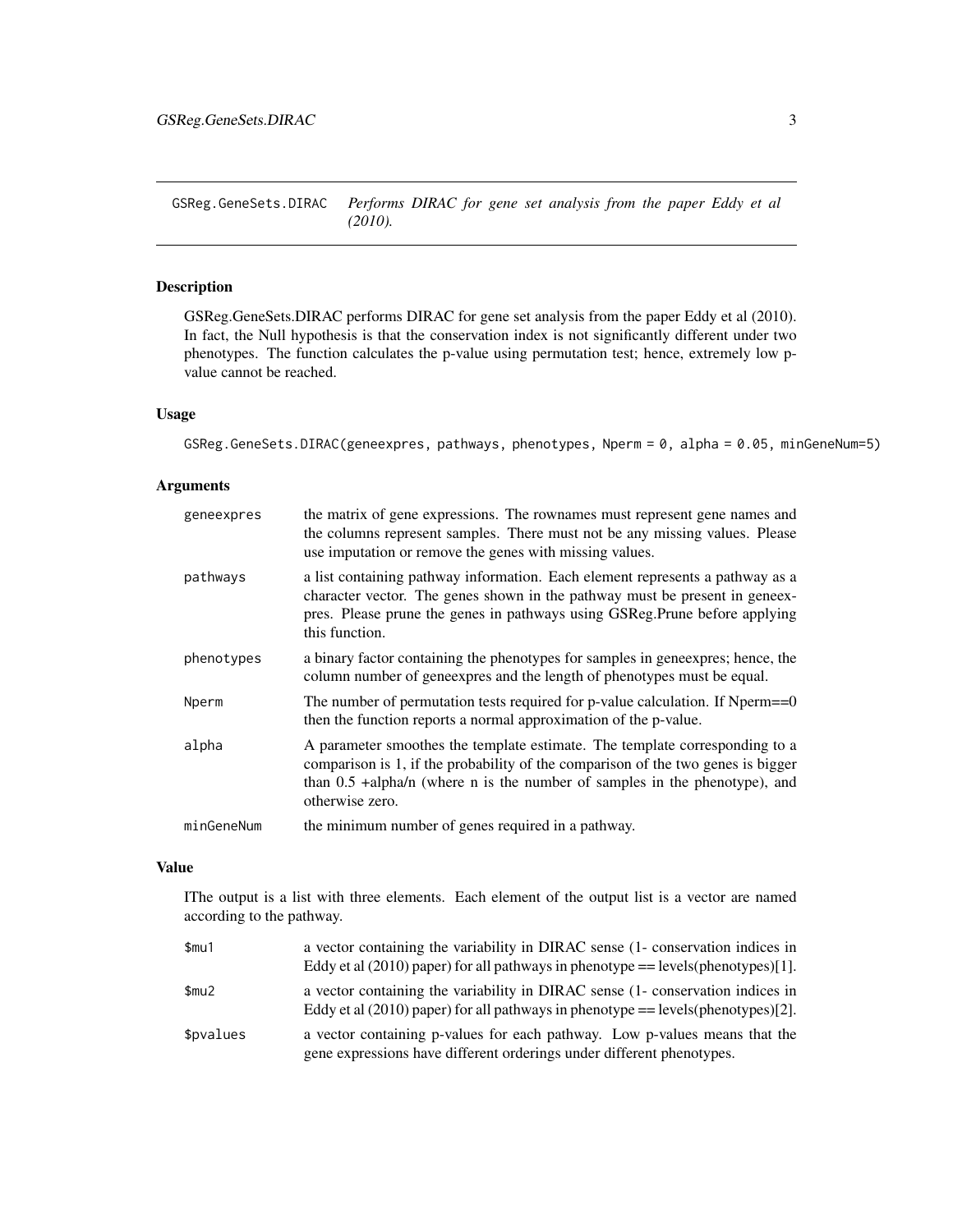#### <span id="page-3-0"></span>Author(s)

Bahman Afsari

#### References

Eddy, James A., et al. "Identifying tightly regulated and variably expressed networks by Differential Rank Conservation (DIRAC)." PLoS computational biology 6.5 (2010): e1000792.

#### See Also

GSReg.GeneSet.VReg

#### Examples

```
library(GSBenchMark)
### loading and pruning the pathways
data(diracpathways)
### loading the data
data(leukemia_GSEA)
```

```
### extracting gene names
genenames = rownames(exprsdata);
```

```
### DIRAC analysis
DIRAna = GSReg.GeneSets.DIRAC(pathways=diracpathways,geneexpres=exprsdata,Nperm=0,phenotypes=phenotypes)
dysregulatedpathways = rbind(DIRAna$mu1[which(DIRAna$pvalues<0.05)],
DIRAna$mu2[which(DIRAna$pvalues<0.05)],DIRAna$pvalues[which(DIRAna$pvalues<0.05)]);
rownames(dysregulatedpathways)<-c("mu1","mu2","pvalues");
print(dysregulatedpathways[,1:5])
plot(x=dysregulatedpathways["mu1",],y=dysregulatedpathways["mu2",],
xlim=range(dysregulatedpathways[1:2,]),ylim=range(dysregulatedpathways[1:2,]))
lines(x=c(min(dysregulatedpathways[1:2,]),max(dysregulatedpathways[1:2,])),
y=c(min(dysregulatedpathways[1:2,]),max(dysregulatedpathways[1:2,])),type="l")
```
GSReg.GeneSets.EVA *Performs Gene Set Analysis using Expression Variation Analysis (EVA).*

#### **Description**

GSReg.GeneSets.EVA performs modified version DIRAC papers. Using a theoretical analysis, we can calculate p-value which makes extreme low p-values available.

#### Usage

GSReg.GeneSets.EVA(geneexpres, pathways, phenotypes,minGeneNum=5)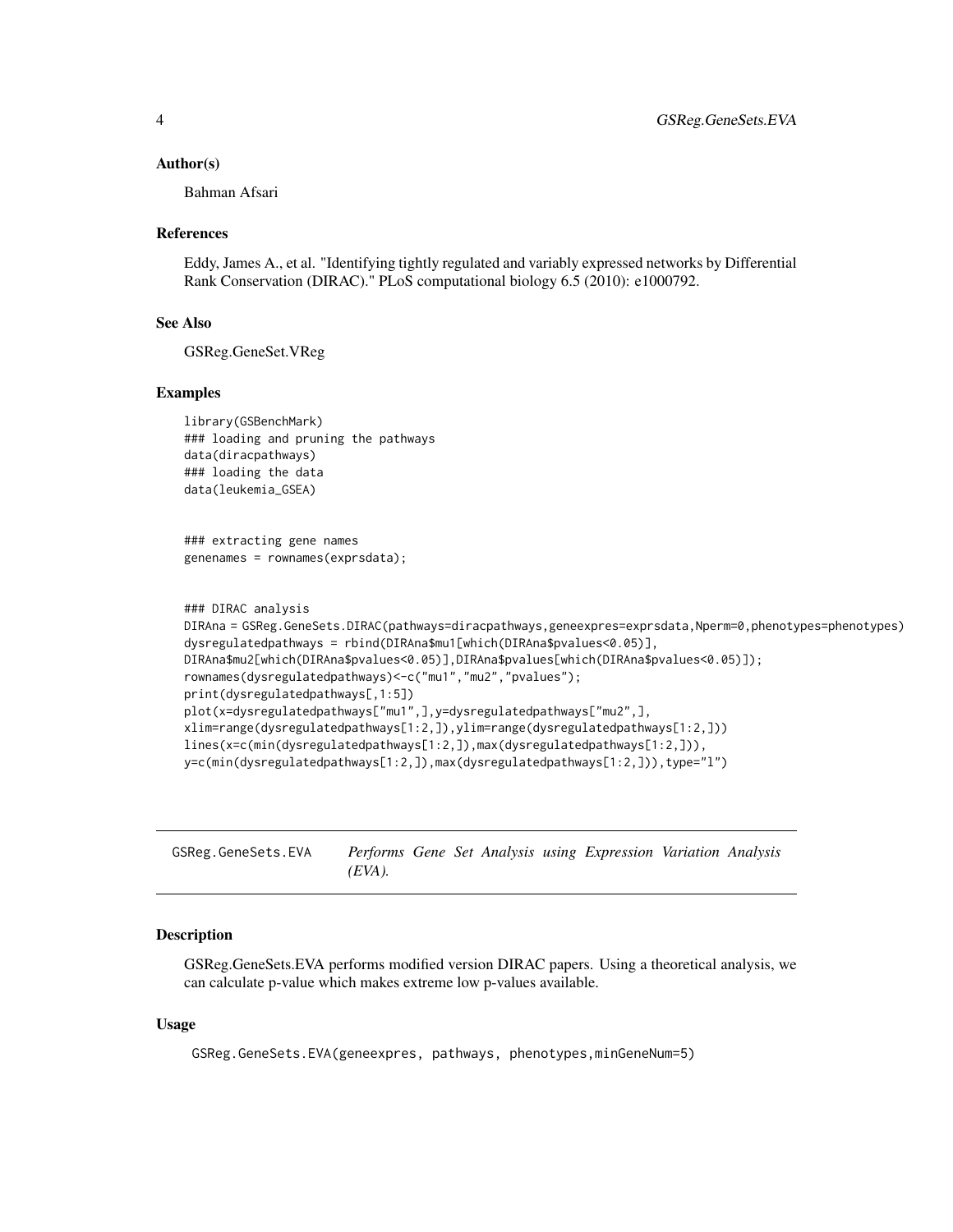### Arguments

| geneexpres | the matrix of gene expressions. The rownames must represent gene names and<br>the columns represent samples. There must not be any missing values. Please<br>use imputation or remove the genes with missing values.   |
|------------|------------------------------------------------------------------------------------------------------------------------------------------------------------------------------------------------------------------------|
| pathways   | a list containing pathway information. Each element represents a pathway as a<br>character vector. The genes shown in the pathway must be present in geneex-<br>pres. geneexpres must have numeric and finite numbers. |
| phenotypes | a binary factor containing the phenotypes for samples in geneexpres; hence, the<br>column number of geneexpres and the length of phenotypes must be equal.                                                             |
| minGeneNum | the minimum number of genes required in a pathway.                                                                                                                                                                     |

#### Value

a list of analysis for all pathways.

| \$E1          | the modified variance on the pathway within the samples from levels (phenotypes) [1].                              |
|---------------|--------------------------------------------------------------------------------------------------------------------|
| \$E2          | the modified variance on the pathway within the samples from levels(phenotypes)[2].                                |
| \$E12         | the modified variance on the pathway across the samples from levels (phenotypes) [1]<br>to levels(phenotypes) [2]. |
| \$VarEta1     | the estimation of the modified variance on the pathway within the samples from<br>levels(phenotypes)[1].           |
| \$VarEta2     | the estimation of the modified variance on the pathway within the samples from<br>levels(phenotypes)[2].           |
| \$zscore      | zscore for the modified variance.                                                                                  |
| \$pvalue      | theoretical p-value for null $E1 = E2$ . (Standard EVA).                                                           |
| \$pvalueD12D1 | theoretical p-value for null $E1 = E12$ .                                                                          |
| \$pvalueD12D2 | theoretical p-value for null $E2 = E12$ .                                                                          |
| \$pvalueTotal | Bonferonni corrected p-value of the three p-values.                                                                |

### Author(s)

Bahman Afsari

# See Also

GSReg.GeneSets.DIRAC,cor

# Examples

### loading and pruning the pathways library(GSBenchMark) data(diracpathways) ### loading the data data(leukemia\_GSEA)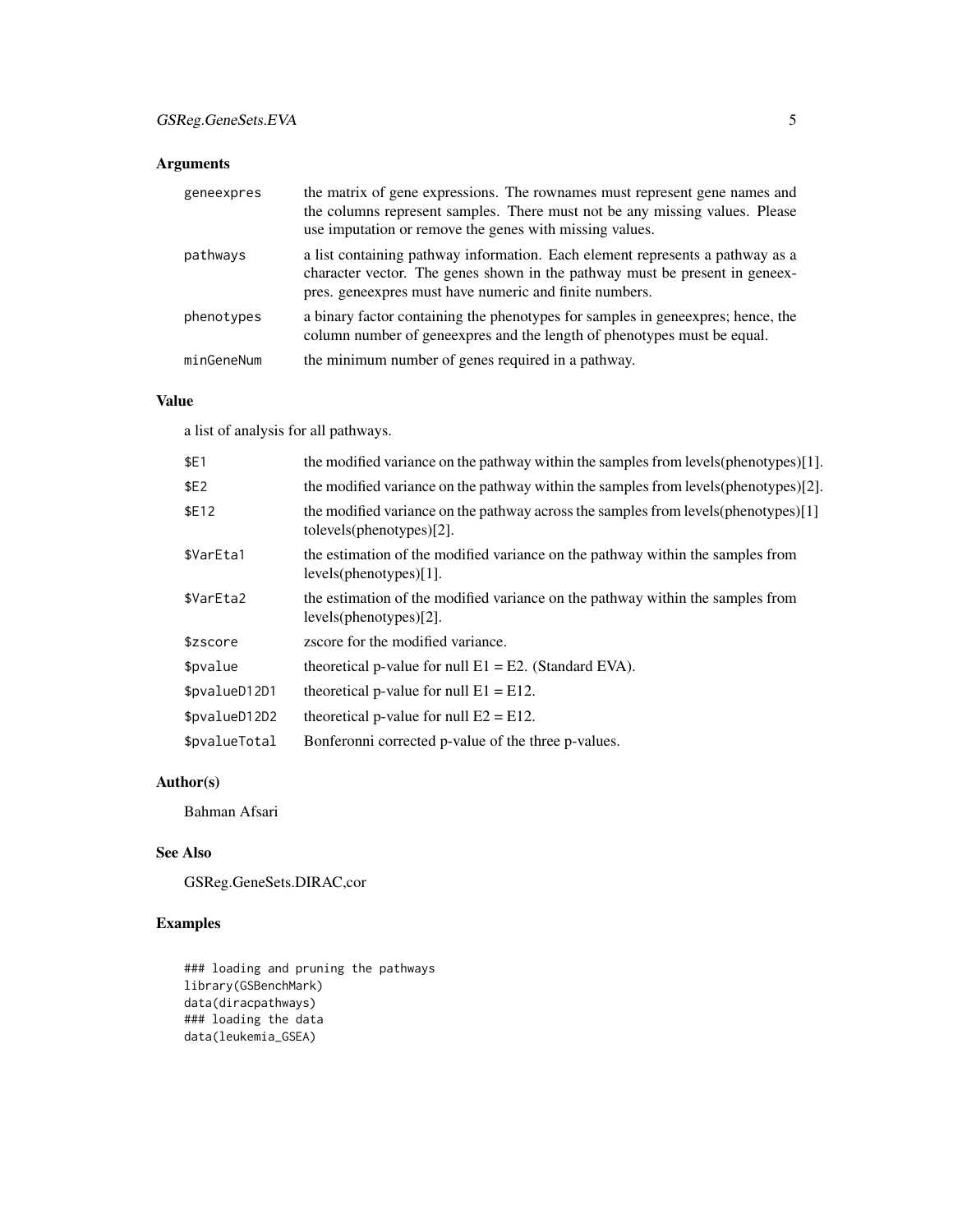```
### removing genes which contain not a number.
if(sum(apply(is.nan(exprsdata),1,sum)>0))
 exprsdata = exprsdata[-which(apply(is.nan(exprsdata),1,sum)>0),];
### extracting gene names
genenames = rownames(exprsdata);
### DIRAC analysis
VarAnKendallV = GSReg.GeneSets.EVA(geneexpres=exprsdata,
pathways=diracpathways, phenotypes=as.factor(phenotypes))
E1 = sapply(VarAnKendallV,function(x) x$E1);
E2 = sapply(VarAnKendallV, function(x) x$E2);
Kpvalues = sapply(VarAnKendallV,function(x) x$pvalue);
dysregulatedpathways = rbind(E1[which(Kpvalues<0.05)],
E2[which(Kpvalues<0.05)],Kpvalues[which(Kpvalues<0.05)]);
rownames(dysregulatedpathways)<-c("E1","E2","pvalues");
print(dysregulatedpathways)
plot(x=dysregulatedpathways["E1",],y=dysregulatedpathways["E2",],
xlim=range(dysregulatedpathways[1:2,]),ylim=range(dysregulatedpathways[1:2,]))
lines(x=c(min(dysregulatedpathways[1:2,]),max(dysregulatedpathways[1:2,])),
y=c(min(dysregulatedpathways[1:2,]),max(dysregulatedpathways[1:2,])),type="l")
```
GSReg.kendall.tau.distance

*Calculate Kendall-tau distance in different forms*

#### Description

Different types of calculations of kendall-tau distance.

#### Usage

```
GSReg.kendall.tau.distance(V)
GSReg.kendall.tau.distance.template(V, Temp)
GSReg.kendall.tau.distance.restricted(V, RestMat)
```
#### Arguments

| V       | A matrix on which the distances will be calculated. The distance will be calcu-<br>lated between any pair of columns                                                                                                                                                           |
|---------|--------------------------------------------------------------------------------------------------------------------------------------------------------------------------------------------------------------------------------------------------------------------------------|
| Temp    | A square binary template matrix, like DIRAC template, whose columns and<br>rows correspond to the rows of V. In general, Temp provides a template for com-<br>parisons in V. Temp[i,j]==1 means that the template expects that $V[i, .] < V[i, .]$<br>and 0 means the reverse. |
| RestMat | Restricted matrix. It must be a square matrix and symmetric with binary 0 or 1<br>whose columns and rows correspond to the rows of V. Only comparisons with<br>one will be considered.                                                                                         |

<span id="page-5-0"></span>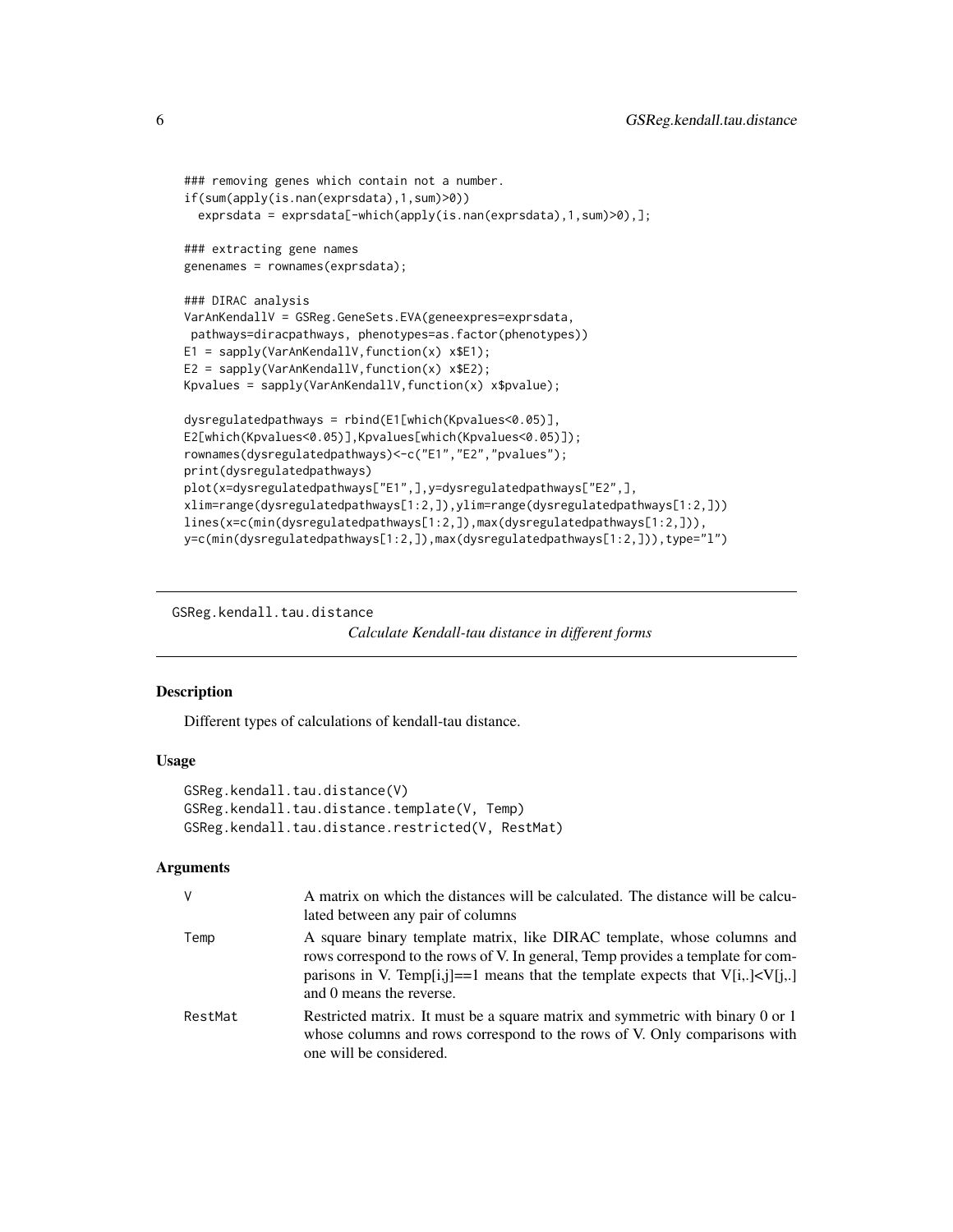#### Details

GSReg.kendall.tau.distance returns kendall-tau calculates distance matrix between any pair of columns of V.

GSReg.kendall.tau.distance.template returns kendall-tau calculates distance matrix between any column V and a template. Temp[i,j] represent a comaprison between the i-th and j-th element of a vector. Hence, the out come's k-th element is (V[i,k]<V[j,k] & RestMat[i,j]==1)/((nrow(RestMat)\*(nrow(RestMat)-1))/2).

GSReg.kendall.tau.distance.restricted calculates the Kendall-tau distance and the only considered comparisons are those RestMat[i,j]==1. It is a modified Kendall-tau distance used by SEVA.

#### Value

Kendall-tau distance.

#### Author(s)

Bahman Afsari

#### See Also

GSReg.GeneSets.DIRAC,GSReg.GeneSets.EVA

#### Examples

```
library(GSReg)
V \leftarrow \text{cbind}(c(1, 5, 3), c(3, 2, 1))rownames(V) <- c("F1","F2","F3")
colnames(V) <- c("S1","S2")
```

```
myRest1 <- cbind(c(0,1,1),c(1,0,1),c(1,1,0))
rownames(myRest1) <- rownames(V)
colnames(myRest1) <- rownames(V)
```
GSReg.kendall.tau.distance.restricted(V,myRest1)

```
GSReg.kendall.tau.distance(V)
```

```
myRest2 <- cbind(c(0,0,1),c(0,0,1),c(1,1,0))
rownames(myRest2) <- rownames(V)
colnames(myRest2) <- rownames(V)
GSReg.kendall.tau.distance.restricted(V,myRest2)
```

```
Temp1 <- cbind(c(0,1,1),c(0,0,0),c(0,1,0))
rownames(Temp1) <- rownames(V)
colnames(Temp1) <- rownames(V)
```

```
GSReg.kendall.tau.distance.template(V,Temp = Temp1)
```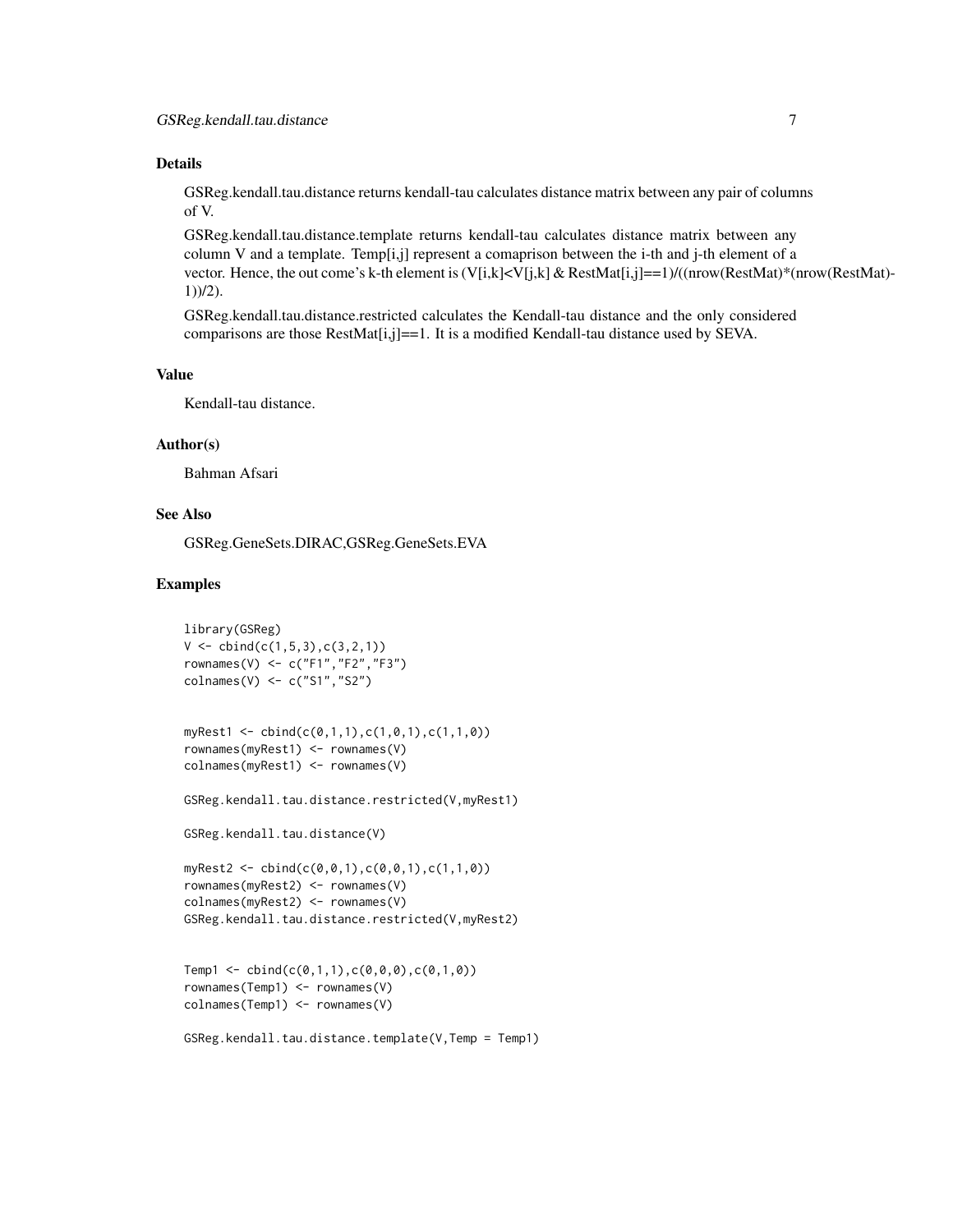<span id="page-7-0"></span>GSReg.overlapJunction *Generates junction overlap matrices required for SEVA*

#### Description

GSReg.overlapJunction generates junction overlap matrices required for SEVA. It may also perform the filtering the junctions based on the expression of the gene.

#### Usage

```
GSReg.overlapJunction <- function(juncExprs,
                                 GenestoStudy=NULL,
                                 geneexpr=NULL,
                                 minmeanloggeneexp= 3,
                                 alpha =0,
                                  sparse = F,
                      genesCoordinatesTxDB = TxDb.Hsapiens.UCSC.hg19.knownGene,
                                 geneIDInTxDB = 'ENTREZID',
                                 geneIDOut = 'SYMBOL',
                                 org=org.Hs.eg.db, ...)
```
#### Arguments

| juncExprs         | A matrix containing junction expression whose columns represent samples. Rows<br>correspond to junctions and whose names are formed in the following format,<br>chrN:D-A, N represents chromosome number, D represents the start coordina-<br>tion coordinate and A the acceptor end coordination coordinate. If geneexprs is<br>not specified, overlaps and consequently SEVA statistics become independent of<br>the quantification method for expression (assuming they do not affect the order<br>of the junction expression) because SEVA is a rank-based method. Otherwise,<br>junction expression and total gene expression in geneexprs (expected to have the<br>same quantification method as junction expression) would be log transformed<br>for applying optimal filtering. |
|-------------------|-----------------------------------------------------------------------------------------------------------------------------------------------------------------------------------------------------------------------------------------------------------------------------------------------------------------------------------------------------------------------------------------------------------------------------------------------------------------------------------------------------------------------------------------------------------------------------------------------------------------------------------------------------------------------------------------------------------------------------------------------------------------------------------------|
| geneexpr          | gene expression matrix whose values have been calculated using the same quan-<br>tification as juncExprs. Columns must contain the same samples and same sam-<br>ple order as juncExprs. It is used for two types of filtering: see minmeanlogge-<br>neexp, alpha. If this parameter is missing, both filters will not be applied.                                                                                                                                                                                                                                                                                                                                                                                                                                                      |
| minmeanloggeneexp |                                                                                                                                                                                                                                                                                                                                                                                                                                                                                                                                                                                                                                                                                                                                                                                         |
|                   | The parameter for filtering a genes based on the gene expression. If the geneexpr<br>after transformed in log2 does not pass minmeanloggeneexp, all its correspond-<br>ing junctions would be filtered.                                                                                                                                                                                                                                                                                                                                                                                                                                                                                                                                                                                 |
| alpha             | The parameter for the filter junction expression. By default this filter is off by<br>alpha=0 but we recommend alpha= 0.1 for a default analysis. In fact, if a junc-<br>tion maximum expression in log2 does not pass the average of its corresponding<br>gene expression in log2 times alpha, the junction will be filtered.                                                                                                                                                                                                                                                                                                                                                                                                                                                          |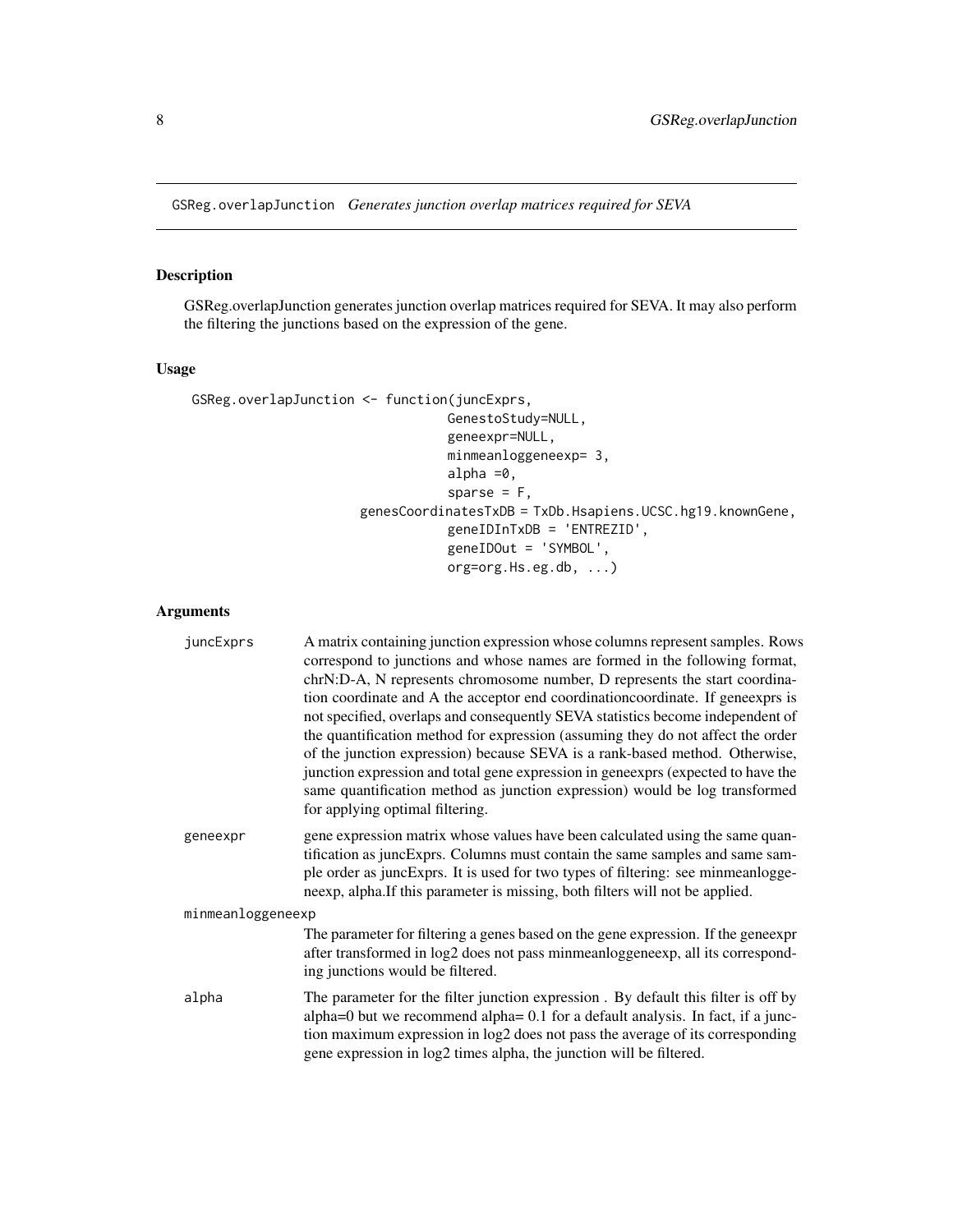# <span id="page-8-0"></span>GSReg.SEVA 9

| sparse               | Use sparse matrices for junctions overlap. Not recommended unless you run out<br>of memory.                                                            |
|----------------------|--------------------------------------------------------------------------------------------------------------------------------------------------------|
| genesCoordinatesTxDB |                                                                                                                                                        |
|                      | The annotation database used for alignment. The default is hg19. It must be the<br>annotation dataset used for gene and junction expression alignment. |
| geneIDInTxDB         | Gene IDs in the database.                                                                                                                              |
| geneIDOut            | Gene IDs used for geneexpr.                                                                                                                            |
|                      | Other parameters to be sent to mapIds function.                                                                                                        |
|                      |                                                                                                                                                        |

#### Value

| \$Rest | a list for all genesto Study. Each of them contains a square matrix whose rows<br>and columns corresponds to the genes junction and the value is one if they over-<br>lap otherwise zero i.e. $\text{Rest}[[\text{''genes''}]][\text{''junci''}, \text{''juncj''} = I(\text{junc }i \text{ and } \text{junc }j)$<br>overlap) |
|--------|------------------------------------------------------------------------------------------------------------------------------------------------------------------------------------------------------------------------------------------------------------------------------------------------------------------------------|
|        | \$genesJunction a list for all geensToStudy. Each of them contains a vector of the names of the<br>junctions.                                                                                                                                                                                                                |

#### Author(s)

Bahman Afsari

#### See Also

GSReg.GeneSets.DIRAC,GSReg.GeneSets.EVA

#### Examples

```
library(GSReg)
require('Homo.sapiens')
require('org.Hs.eg.db')
require('GenomicRanges')
data(juncExprsSimulated)
overlapMat <- GSReg.overlapJunction(juncExprs = junc.RPM.Simulated,
                                    geneexpr = geneExrsGSReg)
```
GSReg.SEVA *Applies Splice-EVA (SEVA) algorithm*

#### Description

GSReg.SEVA identifies Differential Spliced genes by assigning p-value by SEVA.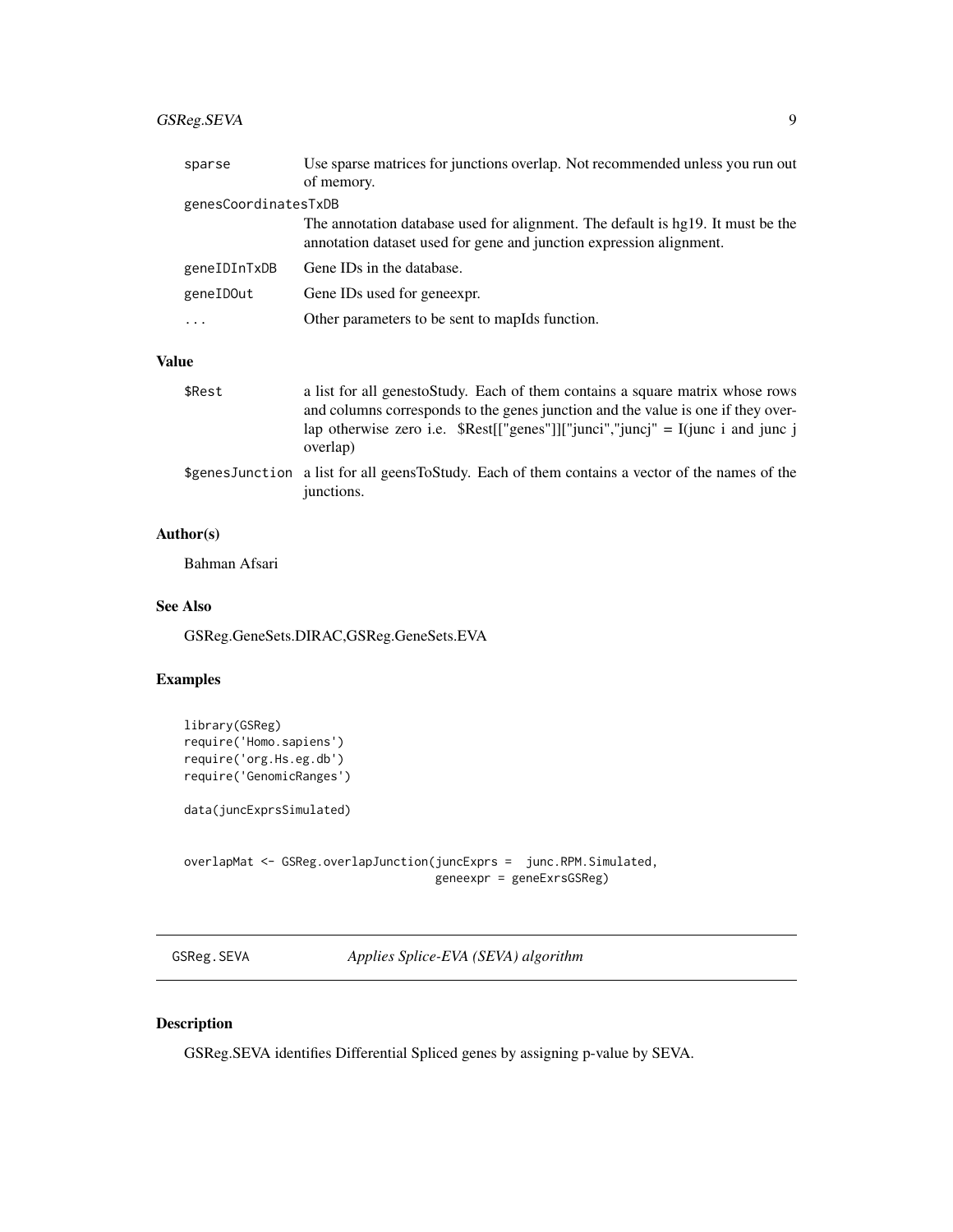# Usage

```
function(juncExprs,
phenoVect,
         verbose=T,
         sparse = F, \ldots)
```
# Arguments

| juncExprs | A matrix containing junction expression whose columns represent samples. Rows<br>correspond to junctions and whose names are formed in the following format,                                                                                                                                                                                                                                                                                                            |
|-----------|-------------------------------------------------------------------------------------------------------------------------------------------------------------------------------------------------------------------------------------------------------------------------------------------------------------------------------------------------------------------------------------------------------------------------------------------------------------------------|
|           | chrN:D-A, N represents chromosome number, D represents the start coordina-<br>tion coordinate and A the acceptor end coordination coordinate. If geneexprs is<br>not specified, SEVA statistics are independent of the coordinates for junction<br>expression because they are rank-based. Otherwise, junction expression would<br>be log transformed and apply the same quantification method as used for total<br>gene expression in geneexprs for optimal filtering. |
| phenoVect | a factor containing the labels for columns of juncExprs.                                                                                                                                                                                                                                                                                                                                                                                                                |
| verbose   | If True, reports that if the progress of the analysis after every 100 genes are<br>analyzed.                                                                                                                                                                                                                                                                                                                                                                            |
| sparse    | Use sparse matrices for junctions overlap. Not recommended unless you run out<br>of memory.                                                                                                                                                                                                                                                                                                                                                                             |
|           | Parameters would be passed to GSReg. Overlap Junction function.                                                                                                                                                                                                                                                                                                                                                                                                         |

# Value

a list of analysis for all genes.

| \$E1          | the modified variance on the pathway within the samples from levels (phenotypes) [1].                            |
|---------------|------------------------------------------------------------------------------------------------------------------|
| \$E2          | the modified variance on the pathway within the samples from levels (phenotypes)[2].                             |
| \$E12         | the modified variance on the pathway across the samples from levels (phenotypes) [1]<br>tolevels(phenotypes)[2]. |
| \$VarEta1     | the estimation of the modified variance on the pathway within the samples from<br>levels(phenotypes)[1].         |
| \$VarEta2     | the estimation of the modified variance on the pathway within the samples from<br>$levels(phenotypes)[2]$ .      |
| \$zscore      | zscore for the modified variance.                                                                                |
| \$zscoreD12D1 | zscoreD12D1 for the modified variance.                                                                           |
| \$zscoreD12D2 | zscoreD12D2 for the modified variance.                                                                           |
| \$pvalue      | theoretical p-value for null $E1 = E2$ . (Standard EVA).                                                         |
| \$pvalueD12D1 | theoretical p-value for null $E1 = E12$ .                                                                        |
| \$pvalueD12D2 | theoretical p-value for null $E2 = E12$ .                                                                        |
| \$pvalueTotal | Bonferonni corrected p-value of the three p-values.                                                              |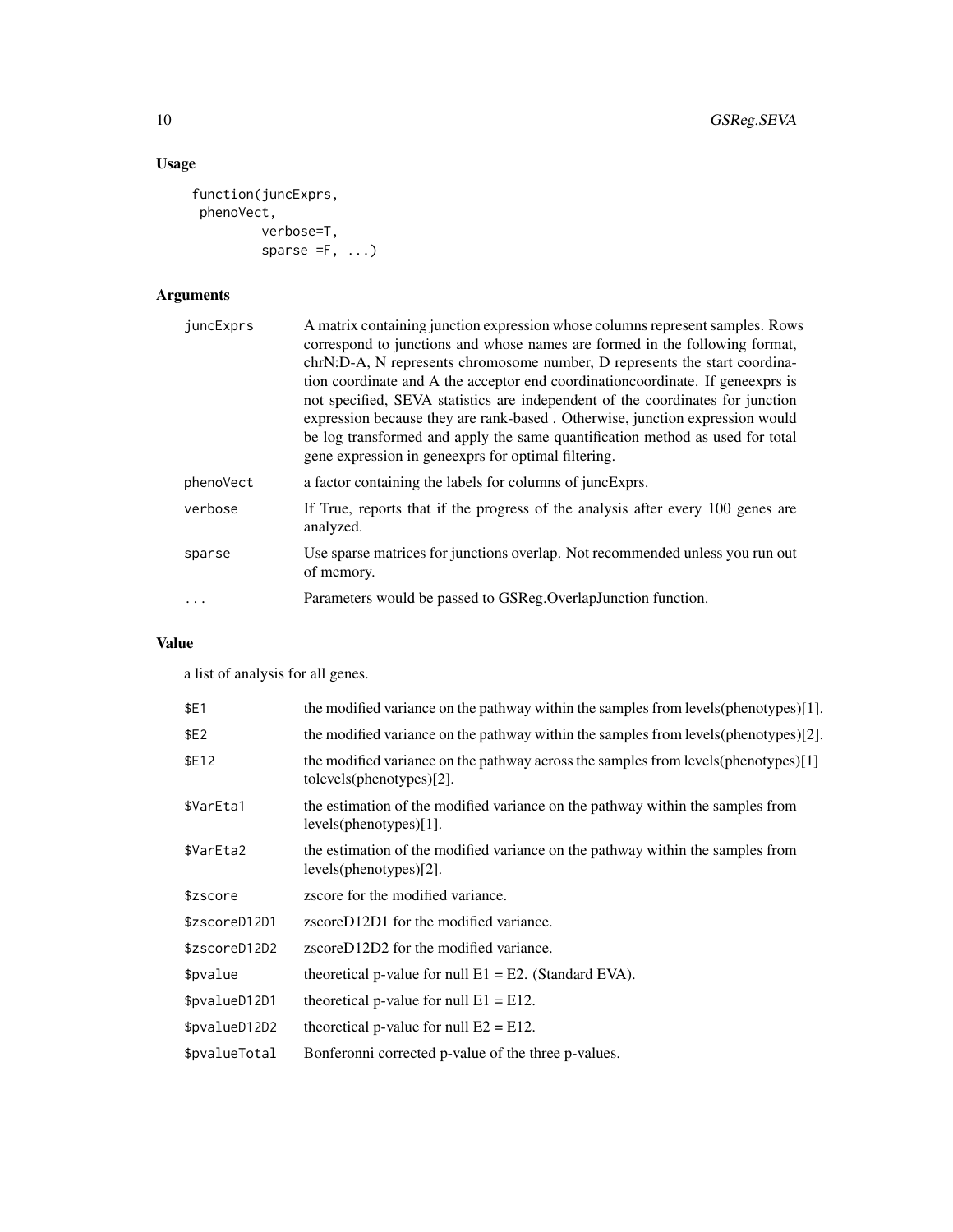# GSReg.SEVA 11

## Author(s)

Bahman Afsari

## See Also

GSReg.OverlapJunction,GSReg.GeneSets.DIRAC,GSReg.GeneSets.EVA

#### Examples

```
library(GSReg)
require('Homo.sapiens')
require('org.Hs.eg.db')
require('GenomicRanges')
```

```
data(juncExprsSimulated)
SEVAjunc <- GSReg.SEVA(juncExprs = junc.RPM.Simulated,
                       phenoVect = phenotypes,
                       geneexpr = geneExrsGSReg)
```
print(sapply(SEVAjunc,function(x) x\$pvalue))